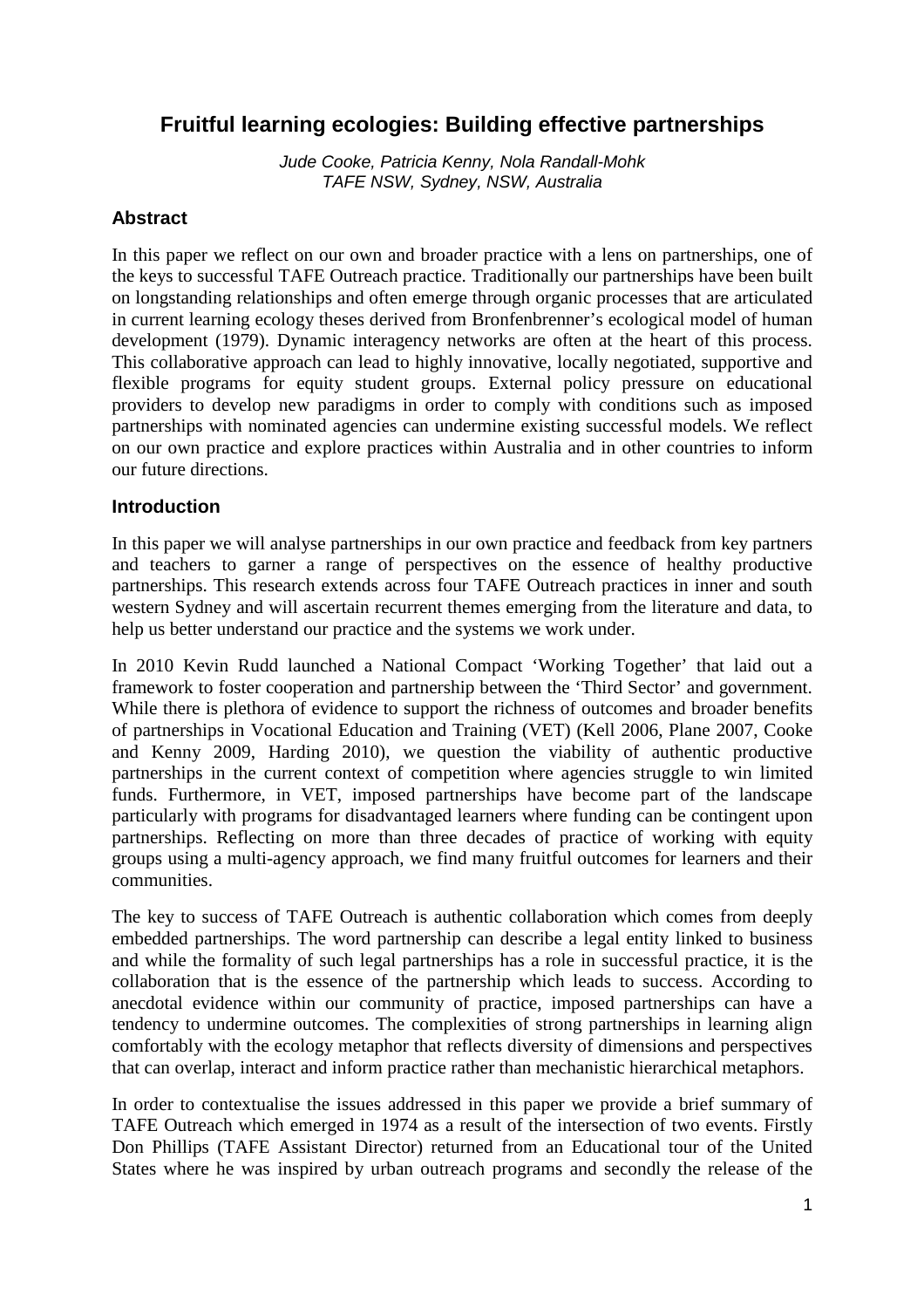Kangan report which recommended that technical colleges should 'move away from their narrow role of producing manpower for industry' (Kangan, 1974) into a broader role encompassing 'lifelong' and 'second chance' learning. The report also recommended that TAFE NSW take on a role of social responsibility to engage the most marginalised in our communities through adult education opportunities. From its inception in 1976 TAFE Outreach has used a partnership model as per the Outreach Policy 4.2.7 "negotiating, establishing and maintaining effective state-level partnerships and alliances with relevant Government Departments, NGOs and other educational providers and equity advocacy and support groups" (Outreach Policy, PD/2005/0299/V01) to engage people experiencing multiple dimensions of exclusion (Frieler, 2001) in community and vocational education and it continues to use this strategy. The role of social responsibility and notions of lifelong learning have diminished amidst the competitive training market and growth of managerialism in public policy as VET moves towards the more narrow role of supplying workers for industry (Butland, 2008).

This paper problematises the extent to which partnerships in VET equity programs act to optimise resources and sustainable outcomes. We argue that Bronfebrener's (1979) ecological model fits well with our successful practice in contrast to partnerships developed as a result of current government policy and strict funding guidelines. We draw on ecological models as underpinning theory for the analysis of our data to ascertain the dominant and recurring themes. This thematic analysis is applied to the role of partnership programs for learners experiencing multiple barriers to education, employment and community engagement and their relationship to successful outcomes. Our aim is twofold: to present a more effective model of working in cross-sectoral partnerships for future practice; and to critique the governance issues that impose restraints upon this model.

### **Literature Review**

The current Federal Government's Social Inclusion agenda lists among its approaches the building of partnerships with key stakeholders and building joined-up services and whole of government solutions. Our research has uncovered a wide range of studies and reflections on the effectiveness of partnerships in supporting effective adult education.

Louise Olliff (2010) reports in the Refugee Council of Australia's *What Works - Employment Strategies for Refugee and Humanitarian Entrants* that the major theme emerging from research findings was the positive effect of strong coordination and collaboration between service providers, industries and communities.

Hodgson and Spours (2009) draw on the work of ecological theorists Bronfenbrenner (1979) and Finegold (1999) to explore lifelong learning governance in the UK and to reflect on various strategies for 'building effective, inclusive and collaborative local learning ecologies, capable of meeting the needs of all learners in a locality' (Hodgson and Spours, 2009, p.4). They refer to Coffield and colleagues (2008) study that found that 'steering from the centre has produced instability amongst education providers' and 'reliance on the market (which in reality is highly centrally managed) has also resulted in the unintended marginalisation of the most vulnerable learners'. This has led to competition at a local level rather than collaboration and Carmel and Harlock (2008, p.155) express concern that the third sector have become 'disembedded from their social and political contexts and denuded of ethical and moral content and purpose'. Allison, Gorringe and Lacey (2006, p. 31) found that collaboration being 'driven by competition for a relatively small number of training dollars', lack of flexibility in training package delivery, and that 'institutional delivery/budget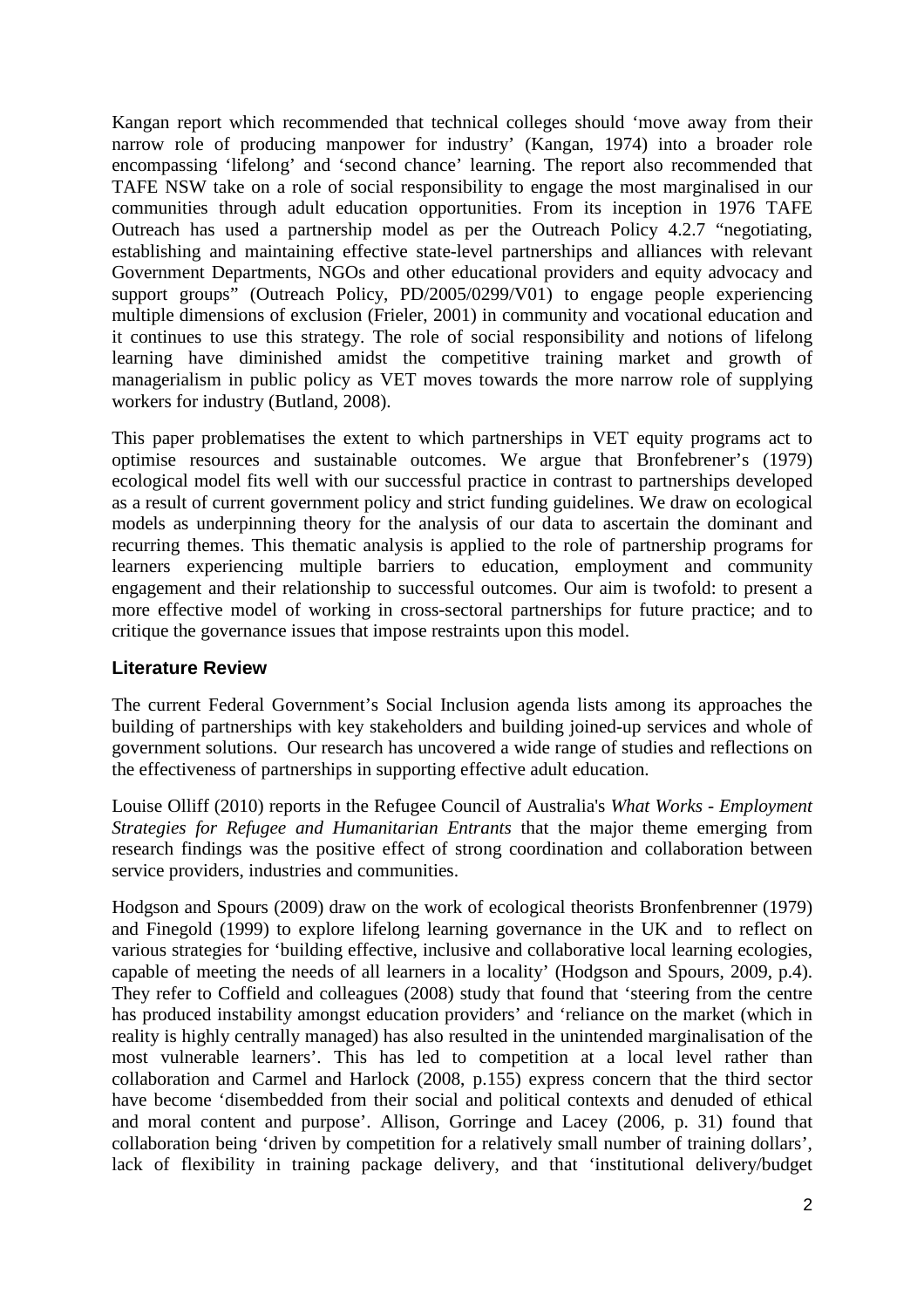requirements hindering flexibility and creativity' were institutional barriers to outputs and outcomes.

As an alternative perspective to top down centralism and marketisation Hodgson and Spours (2009) explore the more flexible concept of learning ecologies to explain the complex interdependent relationships operating at the different levels of British arrangements of adult education and lifelong learning. Brown (2002) describes ecologies 'as living systems containing a diversity of factors that interact with each another organically; that are partially self organising, adaptive and fragile' (Hodgson & Spours, 2009, p. 9) and the authors state how these systems provide another perspective and 'new language' for exploring the 'spatial and dynamic communication and governance' of what they call 'collaborative local learning ecologies'.

Bronfenbrenner (1979) describes the ecological model of human development as operating at the micro, meso, exo and macro levels with micro being the interpersonal in one's immediate environment, mesosystems comprising the linkages between the immediate and school, college or workplace, exosystems being the effects of a larger institution, community and government and their policies on a person; and the macrosystem being the overarching culture, subculture, belief systems and customs. Hodgson and Spours (2009) apply these systems to the adult learner and their connection with institutions and the wider political system. Furthermore Hodgson and Spours (2009, p.11) deem that 'those who use ecological theory seek to describe and create new realities. In the main they have attempted to develop holistic and multi-level thinking' and 'point to areas of action, in particular the development of new forms of collaboration – popular, professional and institutional – that create spaces for local deliberation of innovation and capacity building.'

Balatti, Black and Falk (2009) explored using a social capacity approach in the teaching of literacy and numeracy to adults. The social capital perspective necessitates seeing the learner as a member of networks or as a community member who accesses networks. Balatti, Black and Falk (2009, p. 6) adapt Bronfenbrenner's (1979) model to describe the various partnership configurations that can contribute to better outcomes for adult literacy and numeracy learners. They conclude that an 'effective approach depends on an integration of the macro, meso and micro aspects of the intervention' and that policy needs to 'build on existing successful models from **inside and outside government** and to draw all stakeholders into the national dialogue on the role of adult literacy and numeracy in enabling socially inclusive policies' (Balatti, Black & Falk 2009, p. 12).

In 2009 we concluded that the 'broad and deep community partnerships across all levels of government, non government organisations, industry and other community groups give [NSW TAFE] Outreach an in depth understanding of local communities and networks that are effective in joining up services to provide support and intervention where it is needed for our students' (Cooke & Kenny, 2009).

Karen Plane (2007) considers the challenges of providing education for sustainable development (ESD) in a neoliberal market economy and considers the difficulties three decades of marketisation poses for the setting up of cross-sectoral social partnerships. Plane finds that social partnerships occupy two main separate 'spaces', one the market economy, functionalism, managerialism and skilling workforces for economic growth and the other, the social 'lifeworld' of civic and community capacity, democracy, personal agency and sustainable development. She purports that the VET practitioner works between these opposing 'lifeworlds' with their plethora of courses and skills to lure the adult learner and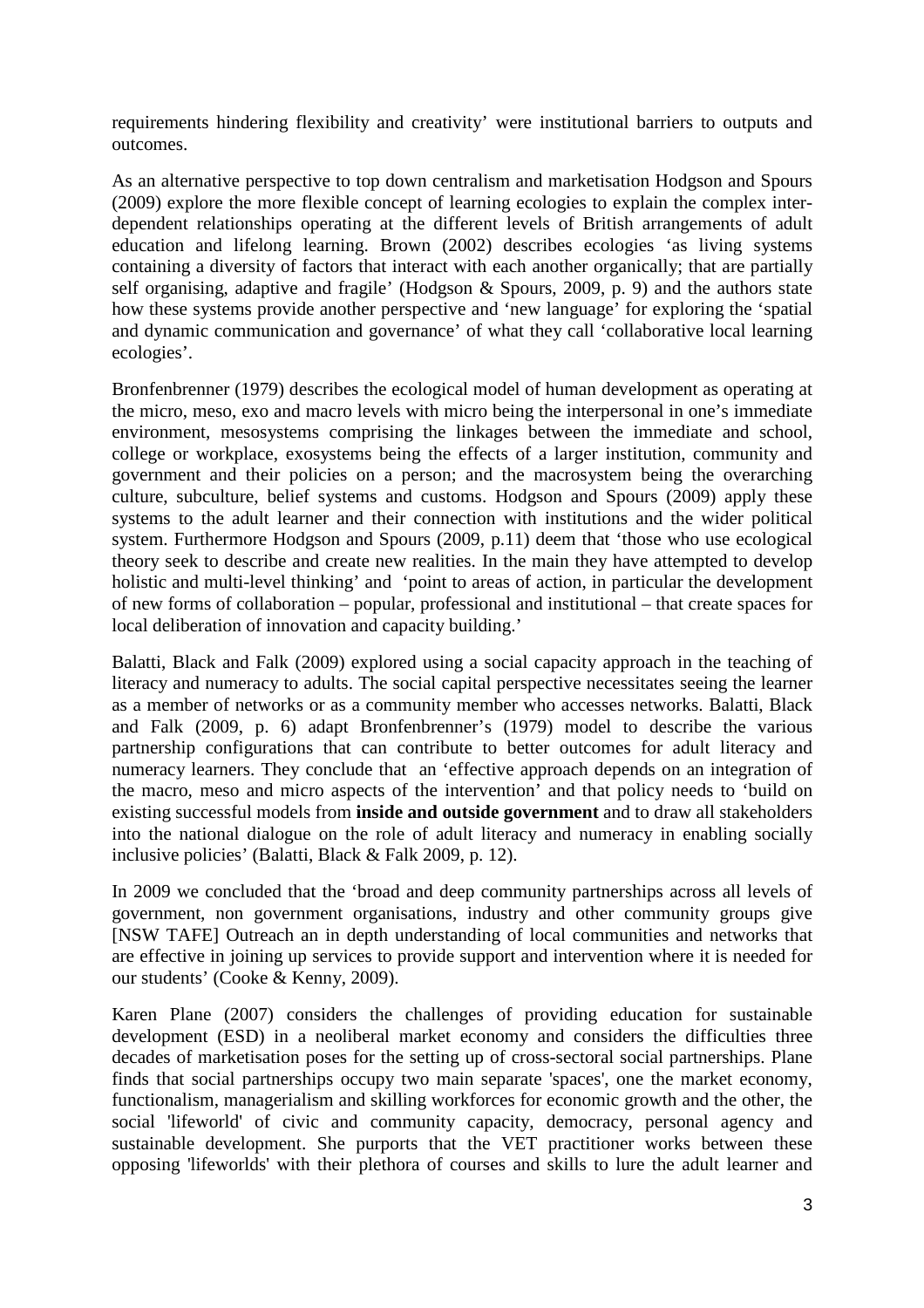their 'vision for social partnerships' and that this requires exploration (Plane, 2007, p.2). In respect to partnerships Plane notes that Senge, Scharmer, Jaworksi and Flowers (2005) 'contend there is little safe space in the discourses of corporate culture though for dissenting perspectives' (Plane, 2007, p. 3).

In her research Plane found evidence of successful partnerships and networks of varying degrees of formality between the public, community and business sectors. Plane states there is a need for reconciliatory work to build collaboration for ESD across sectors as a result of 'competing organisational goals and values' and concludes that there is 'need for further research to critique the impact of three decades of economic rationalist policies on the theory and practice of social partnerships in not only developed, but also, developing and transitional economies around the world' (Plane, 2007, p. 7).

In the NVEAC Equity Blueprint 2011-2016 the authors state that they 'know that establishing the right partnerships and connections and nurturing them so they are robust, sustainable, and based on mutual benefits are fundamental to achieving successful pathways and transitions, particularly to employment'(NVEAC, 2010, p. 35).

Skills Australia in their submission to the NVEAC blueprint respond that 'currently the VET outcomes framework does not recognise the time consuming work of RTOs in developing partnerships, engagement and customised services. Until there is acknowledgement of the value of this work in accountability frameworks, partnerships and wrap around services may continue to be the exception rather than the rule' (Bullock, 2010 p.3).

## **Research Method**

The methodology for this research comprised a thematic analysis of qualitative data. The data was drawn from partner and teacher questionnaires. To contextualise the findings case studies and enrolment and pathway statistics are presented together with reflections on the effectiveness of several decades of partnership approaches. Learning ecology models provide a framework for this analysis as data was interrogated to determine compatibility with the system levels defined by Bronfenbrenner (1979) in his theory of human development.

Based on our collective experience and knowledge gleaned from the literature we developed a questionnaire for a range of partners and teachers seeking feedback about their partnership projects, the qualities necessary for success, the constraints, challenges and communication strategies. Respondents were asked to comment on aspects of partnerships, emerging as themes such as access to resources, commitment to a common goal, organizational protocols, compliance issues, funding guidelines and restrictions, benefits to students, outcomes, community capacity building, risk taking, reporting, celebrating, MOUs, systemic barriers, funding, legal and bureaucratic requirements.

## **Findings and discussions**

### Case studies

The partner respondents we are collaborating with come from a range of organisations and have provided a wealth of feedback. The participants included in their partnership programs are from geographic areas identified as some of the most disadvantaged in NSW (Vinson, 2007). Projects nominated by the partners as examples of successful collaborations, were those engaging individuals in further study or employment in Marrickville LGA, Partners in Learning and Community Engagement (PLACE) in the City of Sydney, Social Inclusion Pathways for Refugee Youth (SIPRY) in Fairfield LGA and Warwick Farm Neighbourhood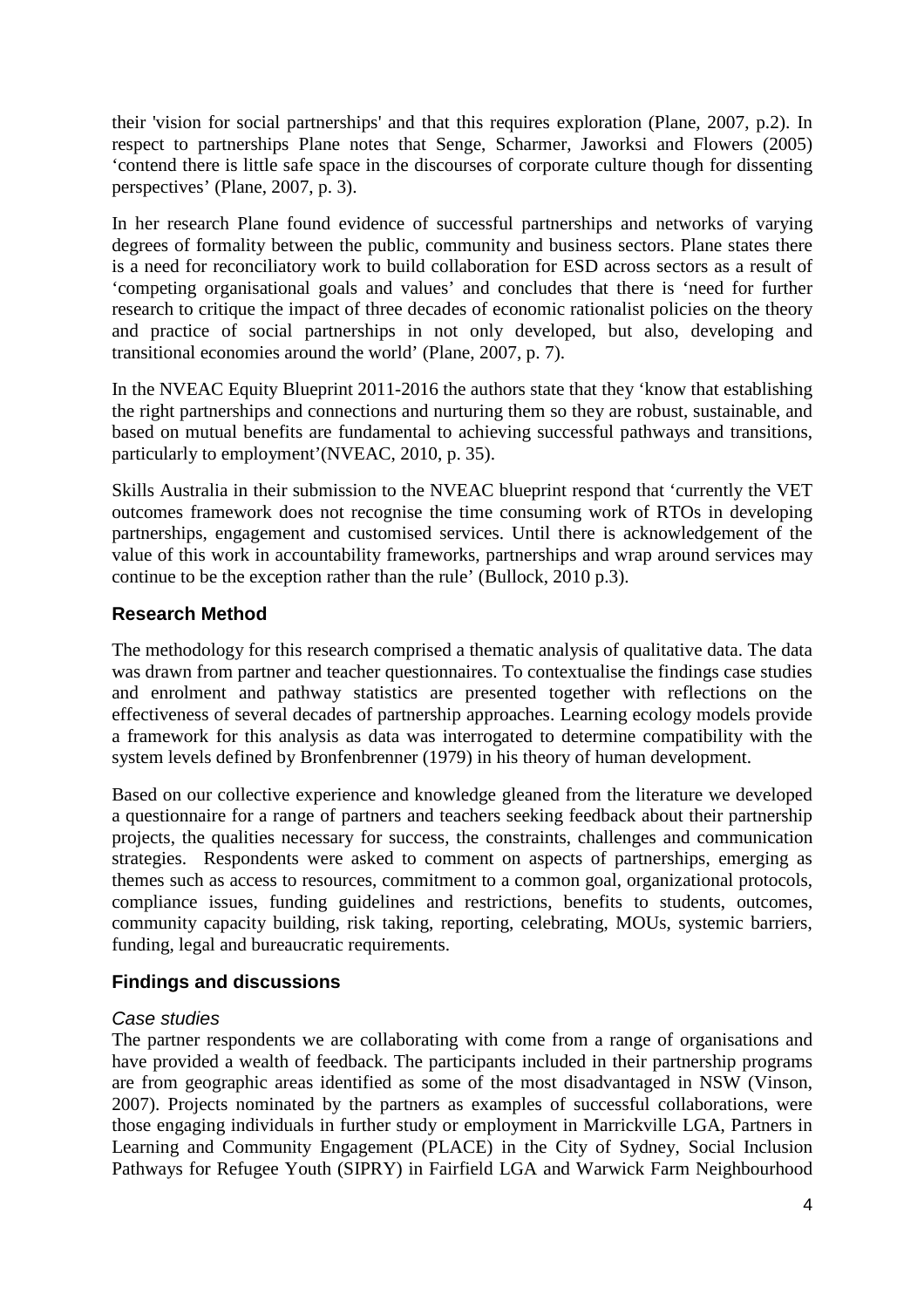Centre in Liverpool Local Government Area (LGA). The projects used collective learning strategies and prioritised long term outcomes and community capacity building.

### Connect Marrickville (SACC - Schools as Community Centres)

The Connect centre that is based at Marrickville West Public School is an important hub for local families. Connect has as its official target group families raising children 0-8 years living in Marrickville South, particularly those who do not easily access mainstream services, including Aboriginal people, people from culturally and linguistically diverse backgrounds, refugees, the socially isolated, people with disabilities, people in precarious housing situations and people of low socio-economic status. Connect Marrickville and Petersham TAFE Outreach have had a strong and enduring partnership since 2006 with many educational programs conducted on site as well as an informal referral service for community members to TAFE Counselling and Disabilities services and other community based or campus course provision. Educational programs conducted on site include *Work Opportunities for Women (WOW)* courses, *Playgroup Facilitation* courses, *English Language* classes, a *Creating Community Events Course, Sewing Skills Workshops, Barista* training and a *Literacy for our Kids* program.

Over 30% of the 198 students have accessed employment with a much higher percentage pathwaying into further study. This partnership has significantly increased parental involvement in the school community, with some students taking on roles in the P&C, supporting local community cultural development initiatives, volunteering in the school canteen and on reading programs for children and facilitating cultural or bilingual playgroups. Many other partners have contributed to the success of these programs and continue to provide opportunities for further community engagement and employment.

#### Social Inclusion Pathways for Refugee Youth

In 2008 Centrelink responded to the Federal Government's commitment to promote social inclusion with their *Place Based Services Initiative* (PBSI) projects. This included a PBSI project through Fairfield Centrelink for young refugees. Wetherill Park TAFE Outreach joined the Action Research Group (ARG) based on a long standing productive partnership with PBSI Manager Edna McKelleher. In early 2009 at an ARG meeting the principal of Fairfield High School, Bob Mulas, expressed profound concerns about the complex issues posing obstacles to young refugees. Mulas's concerns instigated a spin off project with a committed core group forming a partnership that had a shared vision which provided the glue for the ecology within this effective partnership (Hodgson & Spours, 2009, p.17).

Sixteen young refugee students from Iraq, Afghanistan, Burma and the Sudan enrolled in a pilot program named *Social Inclusion Pathways for Refugee Youth* (SIPRY). The students were referred from the Centrelink PBSI and Fairfield High School's Intensive English Centre (IEC). The pilot succeeded in engaging the learners in adult education and raising their awareness of viable Vocational Education and Training options. A marker of success was school attendance of 41% transitioned to 90% at TAFE with all absences explained. Negotiation and authentic consultation with partners and the students provided an effective platform to develop SIPRY with a flexible framework suited to customisation for similar programs elsewhere. Currently the program has been customised and delivered in Blacktown, Miller, Bankstown and Liverpool. Each program is locally negotiated and contextualised to be relevant to the learner group and partnership.

### Warwick Farm Neighbourhood Centre Project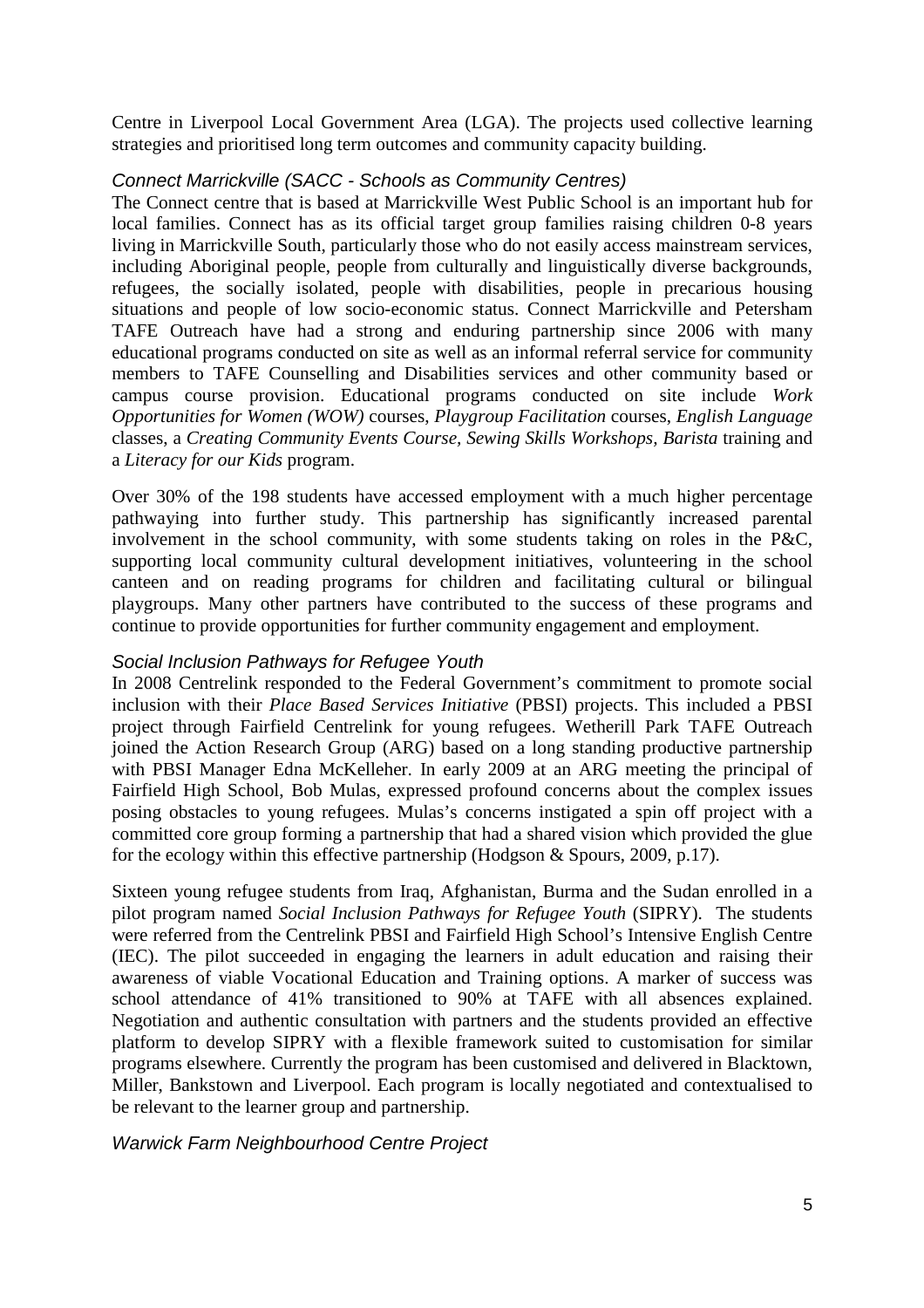The Warwick Farm Neighbourhood Centre has a long history with Liverpool TAFE Outreach but in 2008 the partnership regrouped and created a community hub. The proposal was for a Food Market to improve community health. The opportunities planned included participants gaining OHS, customer service skills, employability skills, greater awareness of healthy affordable dietary choices, extending networks and participation in a community project. Pat Hall, the coordinator at the Warwick Farm community centre was full of energy, knowledge and commitment to the project and community in Warwick Farm, a housing estate in a high profile postcode area. Hall knew the needs and strengths of the local community. She had the respect and trust of this community and an extensive network available to contribute to the project. Students became empowered and continue to take on opportunities and challenges beyond our expectations. Hall's quote reflects Plane's social life worlds and Brown's (1999) description of ecologies:

"*Doorways to the Future* is a partnership between Liverpool Districts Neighbourhood Centres Association (LDNCA), Sydney South West Area Health Service (SSWAHS) and TAFE Outreach where the course was designed to train people to work in the Food 4 Life Food Market, a pilot project run by SSWAHS and Salvation Army. The Neighbourhood Centre advertised the class, TAFE Outreach trained the volunteers and then they worked in the Market which allows residents of Warwick Farm to purchase approximately \$40.00 of food for \$10.00 each week … These same students have now volunteered their time at the centre and work on Special Events and a newsletter which is distributed to 2,500 residents every three months."

#### **Findings**

Our findings from the thematic analysis are grouped under Governance, Learning Ecologies and Outcomes as the dominant and recurring themes fit well under these subject areas.

#### Governance - impacts of funding models and government policy

The main and recurrent themes emerging from the data included: funding constraints, parameters and contestability; time constraints; and compliance problems with partnering agencies.

Though partnerships are deemed to be cost effective and a means of using available resources a dominant theme from the data suggests that certain governance issues such as contestable funding and funding parameters threaten to undermine the success of collaborative programs for equity target groups. Funding policy and guidelines do not necessarily take into account the complexity of partnership arrangements, the time required to build successful collaborations and the negative effects of local agencies competing for funding. Likewise in the UK "top-down policymaking and marketisation have contributed to the undermining of the local level of governance and institutions' ability to respond to their local communities and labour markets" (Hodgson & Spours, 2009, pp. 6-7).

Several of the more recent Connect educational programs have been funded by Federal Innovation funding with the Sydney Institute PLACE Project (Partners in Learning and Community Enterprise), a partnership program that aims to provide creative place-based solutions to address barriers to employment and community engagement for people who are homeless or at risk of homelessness in the three inner city/inner west communities. This funding has created many opportunities that would have been unimaginable under previous funding arrangements.

TAFE sustainability teacher Paddy Lane states that a major barrier to effective collaboration 'can be lack of transparency around true agendas'. These agendas are generally a result of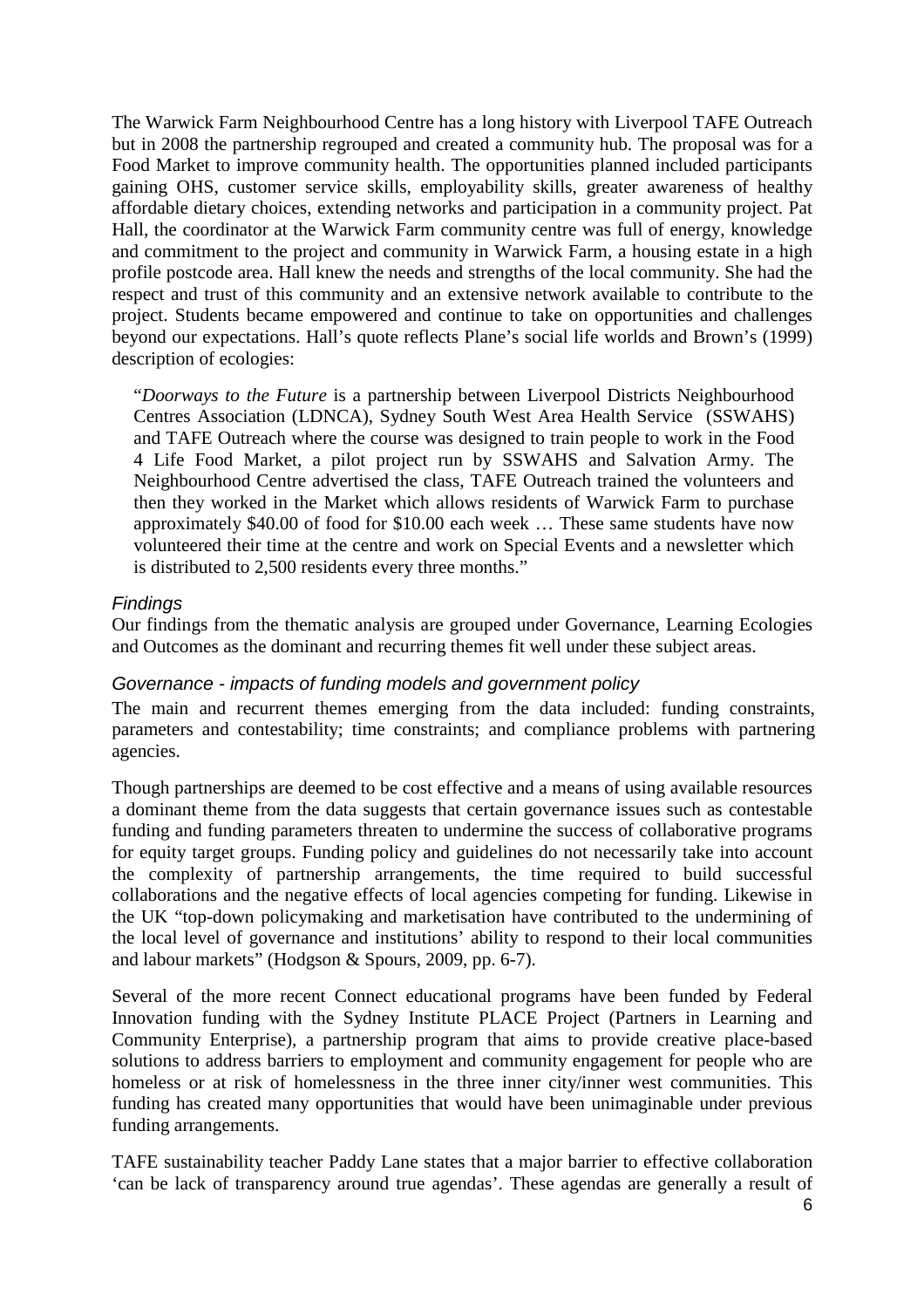external guidelines (funding or operational) or the internal policy or culture of an organisation and these pressures though occurring at an exosystem level can have destructive effects on a project as it impacts at the meso and microsystem by undermining participants' goals and project goals. A theme common across the programs were constraints from the exosystem where participants' success was at risk as JSAs (Job Services Australia) did not acknowledge the benefits of course attendance and work experience available to their 'clients' and threatened 'breaches' or loss of benefits if they chose to attend a 'competing' program. Partnership key players advocated for these students who were confused and intimidated by the situation.

Government policy and resulting changed institution targets can have a negative effect on program participants, for example, the defunding of pathway prevocational and access vocational courses as the emphasis shifts to achieving higher qualifications to meet COAG targets. For educators working with marginalised learners there is now a gap between access programs and AQF Certificates III and IV qualifications - the bridge in bridging pathways has been withdrawn. Level I and II certificate courses have previously been essential articulation pathways to higher qualifications.

Policies developed at the exosystem level such as welfare to work requirements impact negatively on participants progress and these are in turn a result of the thinking of the dominant political power. These macrosystem beliefs and resulting policies impact in a very real way on students of community access courses that are aiming to provide people with an opportunity to escape from the welfare trap. Policy requirements can force students to withdraw from courses as they do not fulfil the 15 hour mutual obligation expected of most welfare recipients. This correlates with our own experience of working with partners who require very specific outcomes in order to acquire funding, for example their need to place clients in full time courses or full-time employment when only part-time courses/employment opportunities are available or manageable. This is particularly disappointing given that courses for equity groups are designed as part-time to help reduce the barriers that those students face (Waddell, 2003).

#### Learning ecologies

The thematic analysis found a range of interrelated components are integral to forming a successful partnership including the need for: partners to share common goals and have a grounding in social justice principles; flexibility; effective communication and space for dissenting views; and partners needing to be solution oriented, innovative and risk taking. The ecological metaphor makes sense of the depth and range of agencies, networks and

support systems operating in partnership programs such as those outlined in the case studies above and the organic nature of these programs. Connect Coordinator Vivi Martin regarded flexibility and people-centredness as two of the most important attributes of the partnering agency. Martin added that 'a common philosophy grounded in principals of social justice and community development, a commitment to life-long learning and solution orientated approaches to overcoming obstacles' were equally important attributes. Lane states 'that authentic understanding of the complex needs of each group, flexibility, shared goals and willingness to contribute' were essential to the success of the Ultimo Outreach/PLACE Cafe Cana partnership.

Sarah Pedroso (Place Based Services Manager, Fairfield Centrelink) acknowledges the significance to the project of highly committed partners with supportive managers who gave them the space to be innovative, creative, take risks and have a positive can do approach.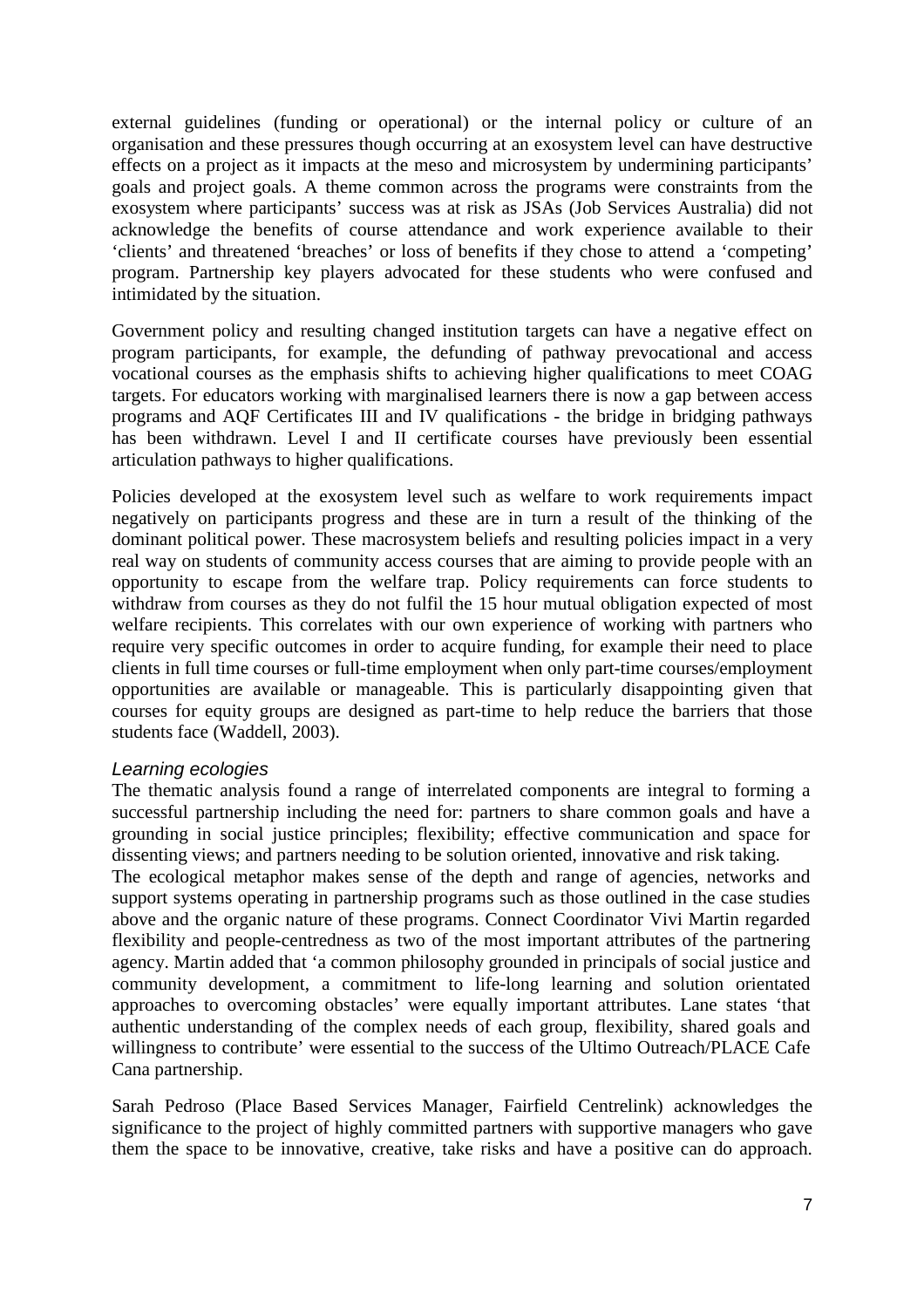Pedroso also nominated teamwork, open lines of communication, transparency, reliability and complimentary contributions as hallmarks to the success of this partnership.

Critical to the Warwick Farm planning process was the specific involvement of Hall as coordinator, TAFE Outreach teacher Mary Cunneen and partners who appreciated the need for flexibility and open communication, allowing the project to develop in response to the ongoing directions as they arose and resolving dissenting perspectives appropriately at planning meetings.

TAFE Outreach projects decisions are made at and between the mesosystem and exosystem level (Bronfenbrenner, 1979) after consultations with partnering agencies, the student group and individual students. Cunneen concurs: 'Students are an intricate part of the partnership and are involved in every step of the development of the course and project'. Applying the ecological metaphor this 'encompasses the interrelations of two or more settings in which the developing person actively participates' (Hodgson and Spours, 2009, p9).

High level ongoing open authentic communication, accommodating dissenting perspectives (Plane, 2007), commitment to a shared vision, flexibility, and a willingness to understand complex issues are strong themes consistent across feedback in all projects. This includes spaces for opposing perspectives in an environment of trust and professionalism where authentic dialogue results in stronger more effective partnerships. Respondents acknowledge that while not all values must be shared, common values and goals for the project are vital. People/organisations have different motivations for joining a partnership. Commitment to parameters around differing values and expectations, respect, professionalism and open lines of communication can exploit differences to enrich a partnership.

The learning ecologies metaphor helps explain the complex interrelationship between the micro and mesosystems and the impacts of the exo and macrosystems on the participants and their networks.

#### Outcomes - the fruit

The dominant outcomes related themes emerging from the data are: reaching the community and community capacity building; participant course completion, pathways, employment and taking charge; and the need to celebrate success and acknowledge all participants and partners.

The community reaching and community capacity building outcomes of the Warwick Farm initiative are evident in Hall's feedback which supports the importance of ongoing communications and a can do attitude where partners make it happen in response to individual and community potential: 'This course was so successful we had too many students for the Market and so we then started a Community Coffee Break where the students undertook a Barista Course and a social enterprise was started so now the Warwick Farm residents have access to an affordable Coffee Break.' In recognition of these outcomes the "Community Coffee Break - Pepper's Place" component of the project was Highly Commended in ZEST Western Sydney Community Sector Awards.

Decades of TAFE Outreach experience have proven that community cultural development and educational initiatives have to come from the community members. As stated by Martin:

'The courses have attracted to them, many people who would never have the courage to just walk into a TAFE College. It has engaged Aboriginal people and Pacific Islanders, refugees, people from CALD backgrounds and people with mental illness, most who've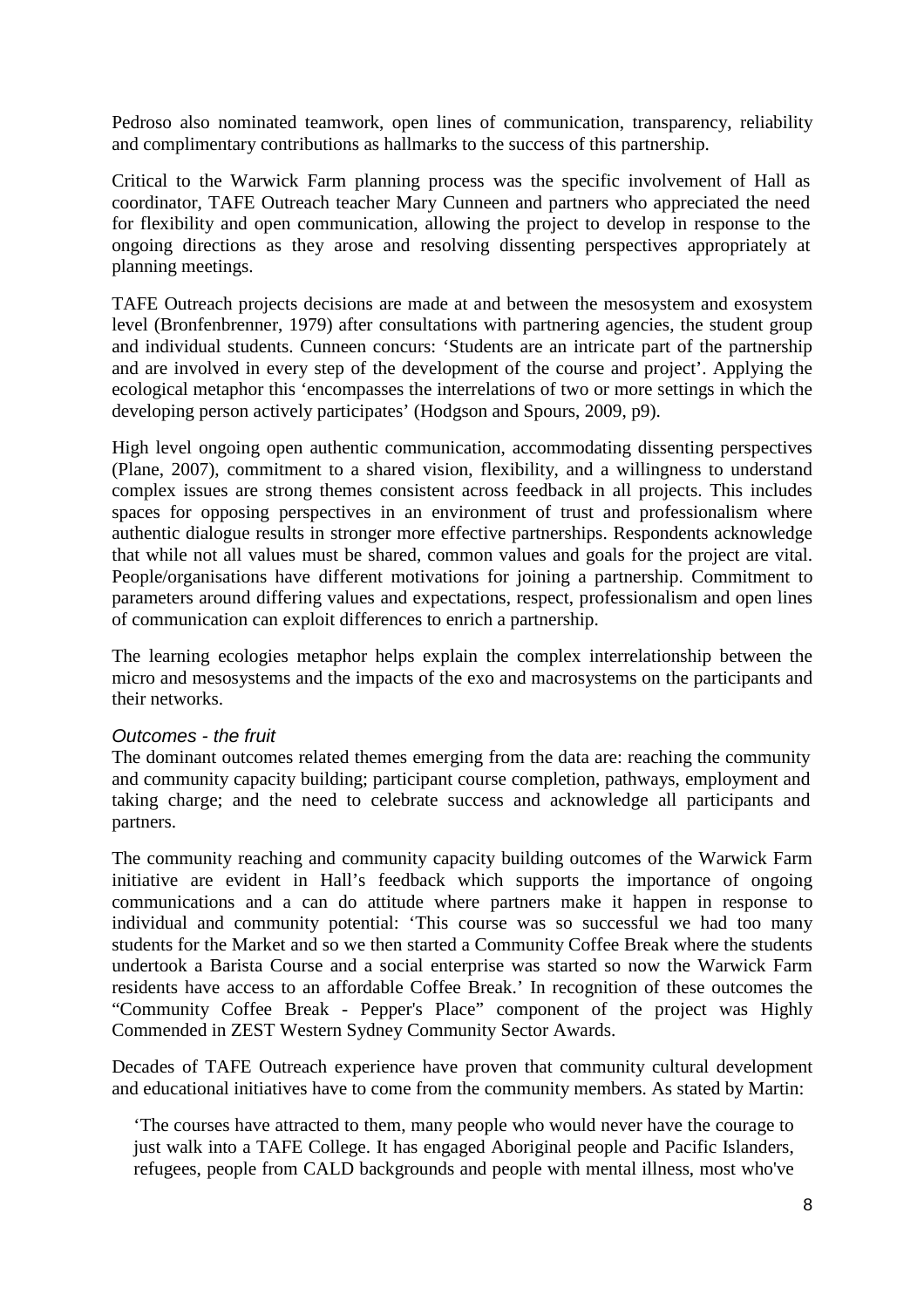taken these Access Courses as a bridge to further study and/or work. It has developed the capacity of our school and our community. The *Creating Community Events*  [students] were mainly Indigenous young mothers, who not only worked hard on the annual festival *Dance Around the World* but created and ran [the inaugural] *White Ribbon Day* in Marrickville, bringing the whole community behind them. This is a story of empowerment, of formerly very disempowered women.'

The community capacity building outcomes for the Connect students and their community have been made possible by the rich partnership interaction operating at the personal, interpersonal and school community and wider community level. Thus the expressed need to celebrate the outcomes of both participants and partnering agencies. More recently the whole Connect and wider community rejoiced when one of the students won Marrickville Council's 2010 citizen of the year.

The respondents saw community capacity building with long term outcomes resulting from effective partnerships. While innovation and creativity are applauded within current systems, risk taking is not encouraged as it is diametrical to the widespread compliance and audit culture. Feedback from our stakeholders and the literature, notably Hodgson and Spours (2009, p.10), substantiates our belief that creativity and risk-taking is an essential ingredient for fruitful collaborations.

TAFE Outreach teacher, Mark Geerin, emphasised the effectiveness of collaboration with Sarjoh Bah, the Centrelink PBI worker 'we worked towards common goals for each student so their individual needs formed part of our delivery and support, particularly in regard to further training or career pathways'. Working on both the meso and exo system level learners were provided with 'both advocacy support and personal advocacy skills in dealing with other agencies' opening doors into support networks.

The learning in the Connect Marrickville programs mostly took place at the microsystem level concurring with the findings of Balatti, Black and Falk, (2009) yet as a result of the community based location of the programs and the involvement of many partners operating at the meso level enabling ongoing contact and support for the students and their families outside of and after course completion, the outcomes have been particularly rich and varied.

## **Conclusion**

Contrary to a finding of Allison, Gorringe and Lacey (2006), that the training reformed VET systems of Queensland and Victoria had 'played a critical role in a new opportunities for dialogue' (p.26), we conclude that competition can undermine effective collaborations, is not necessary for creating dialogue opportunities nor is it beneficial to people experiencing barriers to education, employment and community engagement.

Although these projects have emerged within the current Vocational Education and Training era of marketisation, we suggest an effective cross sectoral partnership fits better into the ecological metaphor. Competitive funding in VET and the comodification of employment services, where the most vulnerable job seekers attract the highest financial reward, pose further obstacles to effective partnerships seeking to include the socially excluded. The ecological metaphor accommodates partnerships driven by notions of the common good that embrace differences and challenges, nurturing vulnerable people and encouraging dynamic, complex and evolving collaborations in an adult learning context.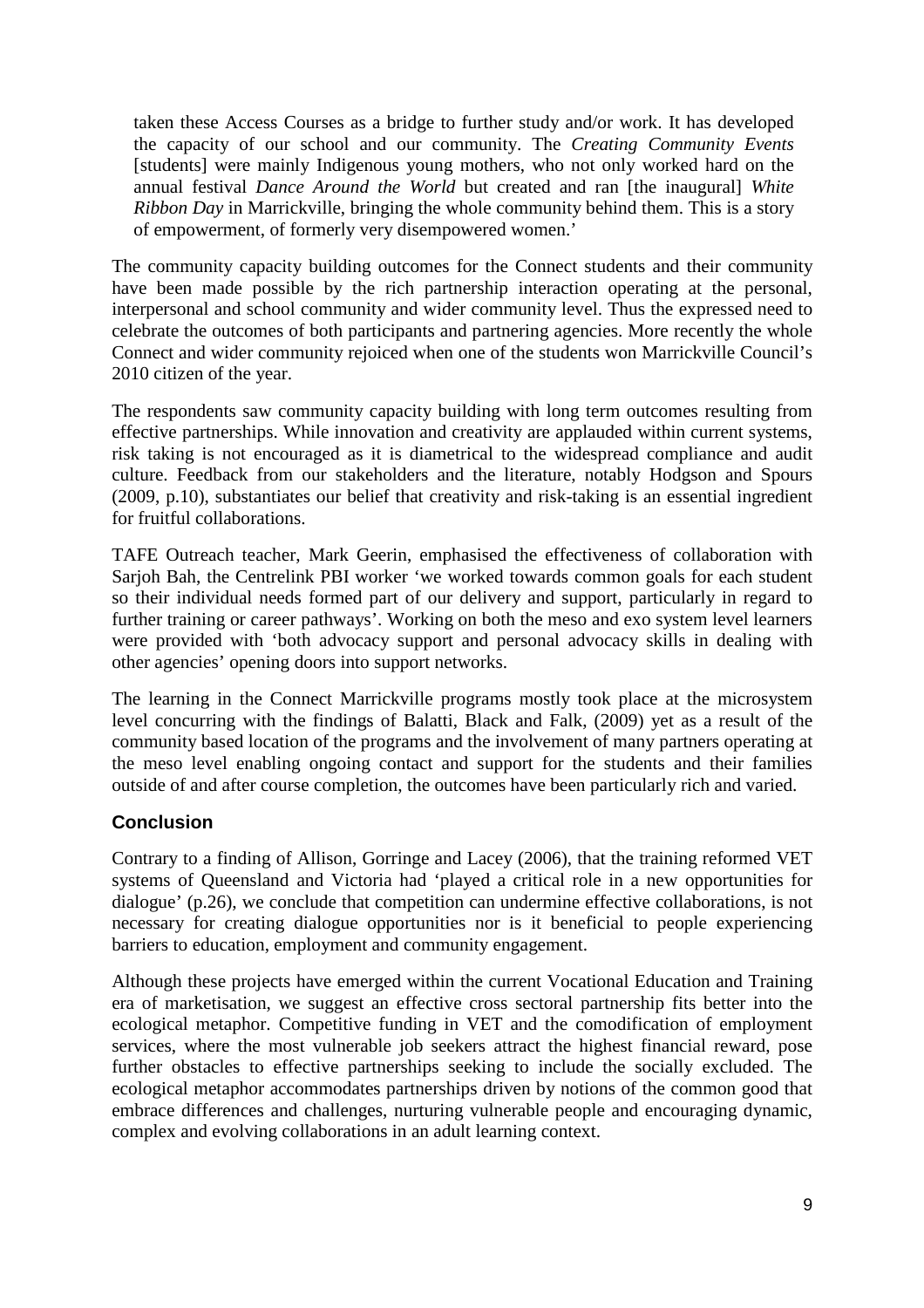The National Statement on Social Inclusion '*A Stronger and Fairer Australia*' was launched by Julia Gillard in January 2010 highlights SIPRY (p.34) as a model for supporting young people at risk. While the recognition is welcome a dichotomy exists as governments claim credit for a collaboration that succeeded despite the policies of competition they promulgate. A comparison of feedback in Pedroso's report (2011) highlights the importance of individuals and agencies in their approach. While respondents unanimously appreciated genuine encouragement, advocacy and support which resulted in access to employment and study, they expressed disillusion with job agencies, reporting they were unable to connect with and lacked confidence in their ability to secure employment or study options for them.

This highlights the fact that ecological metaphors are not the panacea alone they 'need to be linked to concepts of civil society and wider politics' (Hodgson & Spours, 2009, p.12) or they can lead 'bureaucratic concepts of localism' that leave us trying to bang our square pegs into round holes.

Recent events in Queensland provide an analogy that correlate to our findings about fruitful ecologies and partnerships. Those who fared best against the ravages of nature shared common goals, they paid heed to the past, communications were open and transparent. Politics and point scoring were put aside. Communities came together at the micro, meso, exo and macro system level to pool resources with complimentary contributions maximising outcomes. Flexible, responsive solution oriented approaches with commitment through shared vision and working for the common good culminated in optimum outcomes.

# References

Allison, J., Gorringe, S. & Lacey, J. (2006). *Building learning communities: Partnerships, social capital and VET performance*. Place of publication: publisher.

Bullock, P. (2010). *Skills Australia response to the NVEAC Equity Blueprint*. NVEAC website chers Fed., Surry Hills

Balatti, J., Black, S. & Falk, I. (2009). *Aligning Partnerships, Policy and Pedagogy with Participants: A social capital perspective*. Adelaide: NCVER.

Bronfenbrenner, U. (1979). *The ecology of human development: Experiments by nature and design*. Cambridge, MA: Harvard University Press

Brown, J. S. (1999) 'Sustaining the Ecology of Knowledge'. *Leader to Leader*, Spring, p. 33.

Brown, S. J. (2002) 'Growing up Digital: How the Web Changes Work, Education, and the Ways People Learn'. *USDLA Journal*, Vol 16, 2.

Carmel, E. & Harlock, J. (2008) 'Instituting the "third sector" as a governable terrain: partnership, procurement and performance in the UK'. *Policy and Politics* 36, pp.155–171.

Coffield, F., Edward, S., Finlay, I., Hodgson, A., Steer, R., & Spours, K. (2008). *Improving learning, skills and inclusion: the impact of policy*. London: Routledge/Falmer.

Cooke, J. & Kenny, P. (2009). Embedding Participatory and Transformative Learning in Curricula from social exclusion to social inclusion, new community quarterly. *Critical Pedagogy, Popular Education and Transformative Learning in Higher Education*, 7 (4), Summer.

Finegold, D. (1999). 'Creating self-sustaining, high-skill ecosystems'. *Oxford Review of Economic Policy*. 15, 1, 60–81.

Harding, R. (2010). Social Inclusion: Including practitioners in inclusion policy & practice,.Paper presented at AVETRA national conference.

Hodgson, A, & Spours, K. (2009). *Collaborative Local Learning Ecologies.* Leicester, UK: National Institute of Adult Continuing Education.